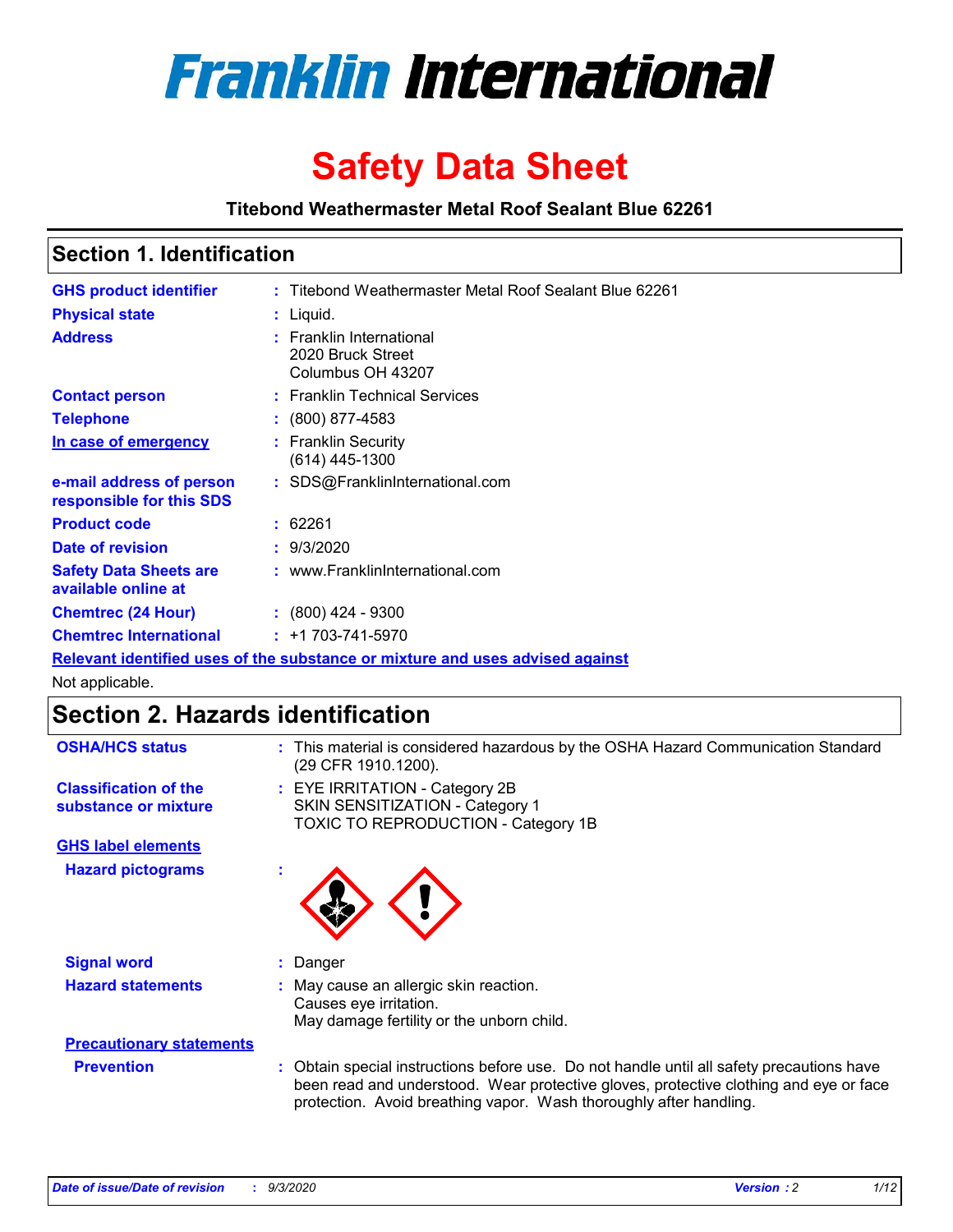### **Section 2. Hazards identification**

| <b>Response</b>                            | : IF exposed or concerned: Get medical advice or attention. Wash contaminated clothing<br>before reuse. IF ON SKIN: Wash with plenty of water. IF IN EYES: Rinse cautiously<br>with water for several minutes. Remove contact lenses, if present and easy to do.<br>Continue rinsing. If eye irritation persists: Get medical advice or attention. |
|--------------------------------------------|----------------------------------------------------------------------------------------------------------------------------------------------------------------------------------------------------------------------------------------------------------------------------------------------------------------------------------------------------|
| <b>Storage</b>                             | : Store locked up.                                                                                                                                                                                                                                                                                                                                 |
| <b>Disposal</b>                            | : Dispose of contents and container in accordance with all local, regional, national and<br>international regulations.                                                                                                                                                                                                                             |
| <b>Hazards not otherwise</b><br>classified | : Product generates methanol during cure.                                                                                                                                                                                                                                                                                                          |

# **Section 3. Composition/information on ingredients**

| <b>Ingredient name</b>       | $\frac{9}{6}$ | <b>CAS number</b> |
|------------------------------|---------------|-------------------|
| 3-aminopropyltriethoxysilane | ≤3            | 919-30-2          |
| Dibutyltin dilaurate         | ∣≤0.3         | $77 - 58 - 1$     |

Any concentration shown as a range is to protect confidentiality or is due to batch variation.

**There are no additional ingredients present which, within the current knowledge of the supplier and in the concentrations applicable, are classified as hazardous to health or the environment and hence require reporting in this section.**

**Occupational exposure limits, if available, are listed in Section 8.**

### **Section 4. First aid measures**

| <b>Description of necessary first aid measures</b> |                                                                                                                                                                                                                                                                                                                                                                                                                                                                                                                                                                                                                                                                                                                                                                           |
|----------------------------------------------------|---------------------------------------------------------------------------------------------------------------------------------------------------------------------------------------------------------------------------------------------------------------------------------------------------------------------------------------------------------------------------------------------------------------------------------------------------------------------------------------------------------------------------------------------------------------------------------------------------------------------------------------------------------------------------------------------------------------------------------------------------------------------------|
| <b>Eye contact</b>                                 | : Immediately flush eyes with plenty of water, occasionally lifting the upper and lower<br>eyelids. Check for and remove any contact lenses. Continue to rinse for at least 10<br>minutes. If irritation persists, get medical attention.                                                                                                                                                                                                                                                                                                                                                                                                                                                                                                                                 |
| <b>Inhalation</b>                                  | : Remove victim to fresh air and keep at rest in a position comfortable for breathing. If<br>not breathing, if breathing is irregular or if respiratory arrest occurs, provide artificial<br>respiration or oxygen by trained personnel. It may be dangerous to the person providing<br>aid to give mouth-to-mouth resuscitation. Get medical attention. If unconscious, place<br>in recovery position and get medical attention immediately. Maintain an open airway.<br>Loosen tight clothing such as a collar, tie, belt or waistband. In case of inhalation of<br>decomposition products in a fire, symptoms may be delayed. The exposed person may<br>need to be kept under medical surveillance for 48 hours.                                                       |
| <b>Skin contact</b>                                | : Wash with plenty of soap and water. Remove contaminated clothing and shoes. Wash<br>contaminated clothing thoroughly with water before removing it, or wear gloves.<br>Continue to rinse for at least 10 minutes. Get medical attention. In the event of any<br>complaints or symptoms, avoid further exposure. Wash clothing before reuse. Clean<br>shoes thoroughly before reuse.                                                                                                                                                                                                                                                                                                                                                                                     |
| <b>Ingestion</b>                                   | : Wash out mouth with water. Remove dentures if any. Remove victim to fresh air and<br>keep at rest in a position comfortable for breathing. If material has been swallowed and<br>the exposed person is conscious, give small quantities of water to drink. Stop if the<br>exposed person feels sick as vomiting may be dangerous. Do not induce vomiting<br>unless directed to do so by medical personnel. If vomiting occurs, the head should be<br>kept low so that vomit does not enter the lungs. Get medical attention. Never give<br>anything by mouth to an unconscious person. If unconscious, place in recovery position<br>and get medical attention immediately. Maintain an open airway. Loosen tight clothing<br>such as a collar, tie, belt or waistband. |
| Most important symptoms/effects, acute and delayed |                                                                                                                                                                                                                                                                                                                                                                                                                                                                                                                                                                                                                                                                                                                                                                           |
| <b>Potential acute health effects</b>              |                                                                                                                                                                                                                                                                                                                                                                                                                                                                                                                                                                                                                                                                                                                                                                           |
| Eye contact                                        | : May cause eye irritation.                                                                                                                                                                                                                                                                                                                                                                                                                                                                                                                                                                                                                                                                                                                                               |
| <b>Inhalation</b>                                  | : No known significant effects or critical hazards.                                                                                                                                                                                                                                                                                                                                                                                                                                                                                                                                                                                                                                                                                                                       |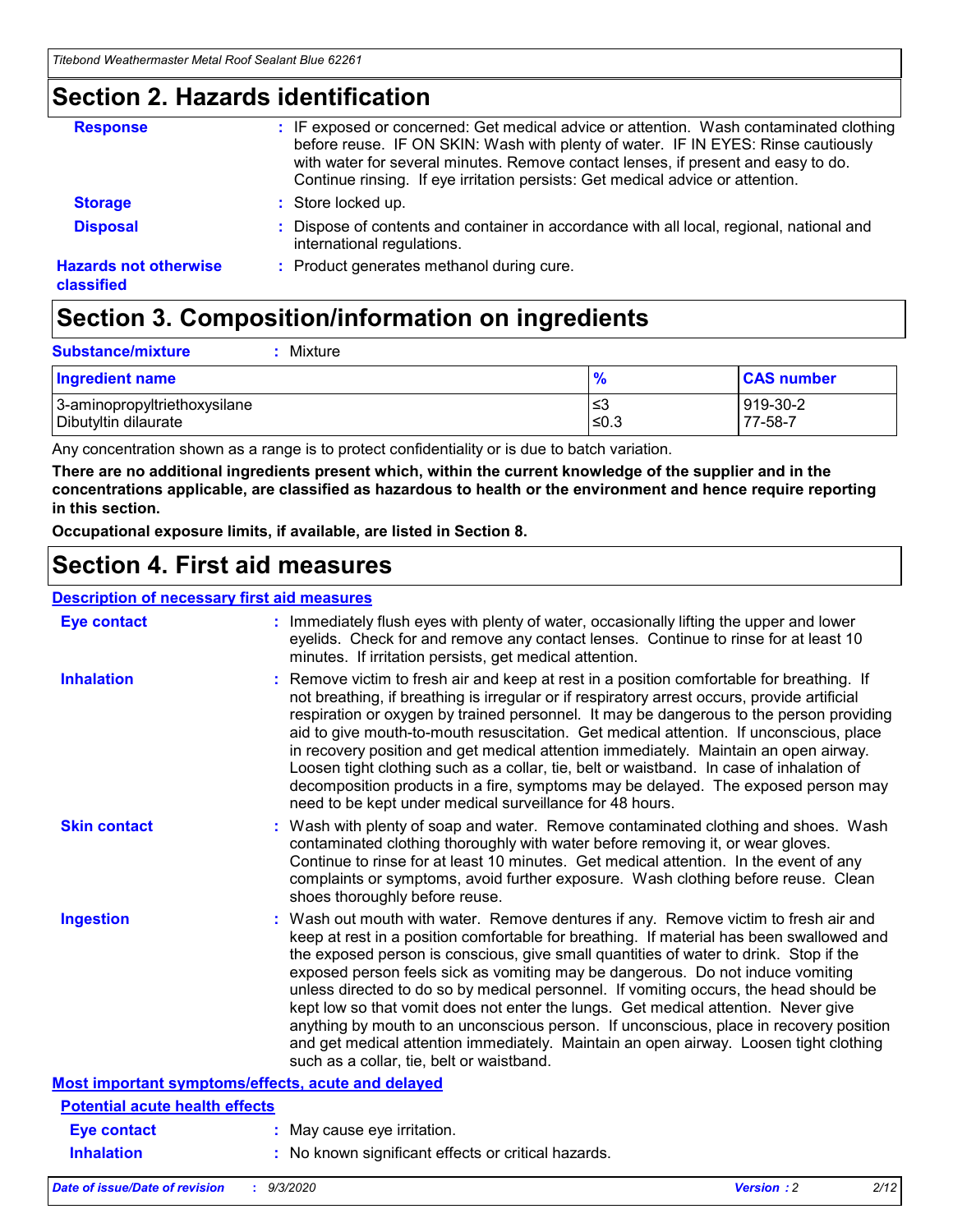| <u>ncoond weallennasich wetan Noor Ocalant Dide UZZU</u> |                                                                                                                                                                                                                                                                                                                                                                                                                 |  |  |
|----------------------------------------------------------|-----------------------------------------------------------------------------------------------------------------------------------------------------------------------------------------------------------------------------------------------------------------------------------------------------------------------------------------------------------------------------------------------------------------|--|--|
| <b>Section 4. First aid measures</b>                     |                                                                                                                                                                                                                                                                                                                                                                                                                 |  |  |
| <b>Skin contact</b>                                      | : May cause skin irritation.                                                                                                                                                                                                                                                                                                                                                                                    |  |  |
| <b>Ingestion</b>                                         | : No known significant effects or critical hazards.                                                                                                                                                                                                                                                                                                                                                             |  |  |
| <b>Over-exposure signs/symptoms</b>                      |                                                                                                                                                                                                                                                                                                                                                                                                                 |  |  |
| <b>Eye contact</b>                                       | : Adverse symptoms may include the following:<br>irritation<br>watering<br>redness                                                                                                                                                                                                                                                                                                                              |  |  |
| <b>Inhalation</b>                                        | : Adverse symptoms may include the following:<br>reduced fetal weight<br>increase in fetal deaths<br>skeletal malformations                                                                                                                                                                                                                                                                                     |  |  |
| <b>Skin contact</b>                                      | : Adverse symptoms may include the following:<br>irritation<br>redness<br>reduced fetal weight<br>increase in fetal deaths<br>skeletal malformations                                                                                                                                                                                                                                                            |  |  |
| <b>Ingestion</b>                                         | : Adverse symptoms may include the following:<br>reduced fetal weight<br>increase in fetal deaths<br>skeletal malformations                                                                                                                                                                                                                                                                                     |  |  |
|                                                          | Indication of immediate medical attention and special treatment needed, if necessary                                                                                                                                                                                                                                                                                                                            |  |  |
| <b>Notes to physician</b>                                | : In case of inhalation of decomposition products in a fire, symptoms may be delayed.<br>The exposed person may need to be kept under medical surveillance for 48 hours.                                                                                                                                                                                                                                        |  |  |
| <b>Specific treatments</b>                               | : No specific treatment.                                                                                                                                                                                                                                                                                                                                                                                        |  |  |
| <b>Protection of first-aiders</b>                        | : No action shall be taken involving any personal risk or without suitable training. If it is<br>suspected that fumes are still present, the rescuer should wear an appropriate mask or<br>self-contained breathing apparatus. It may be dangerous to the person providing aid to<br>give mouth-to-mouth resuscitation. Wash contaminated clothing thoroughly with water<br>before removing it, or wear gloves. |  |  |
| See toxicological information (Section 11)               |                                                                                                                                                                                                                                                                                                                                                                                                                 |  |  |

# **Section 5. Fire-fighting measures**

| <b>Extinguishing media</b>                               |                                                                                                                                                                                                   |
|----------------------------------------------------------|---------------------------------------------------------------------------------------------------------------------------------------------------------------------------------------------------|
| <b>Suitable extinguishing</b><br>media                   | : Use an extinguishing agent suitable for the surrounding fire.                                                                                                                                   |
| <b>Unsuitable extinguishing</b><br>media                 | : None known.                                                                                                                                                                                     |
| <b>Specific hazards arising</b><br>from the chemical     | : In a fire or if heated, a pressure increase will occur and the container may burst.                                                                                                             |
| <b>Hazardous thermal</b><br>decomposition products       | Decomposition products may include the following materials:<br>carbon dioxide<br>carbon monoxide<br>nitrogen oxides<br>metal oxide/oxides                                                         |
| <b>Special protective actions</b><br>for fire-fighters   | Promptly isolate the scene by removing all persons from the vicinity of the incident if<br>there is a fire. No action shall be taken involving any personal risk or without suitable<br>training. |
| <b>Special protective</b><br>equipment for fire-fighters | Fire-fighters should wear appropriate protective equipment and self-contained breathing<br>apparatus (SCBA) with a full face-piece operated in positive pressure mode.                            |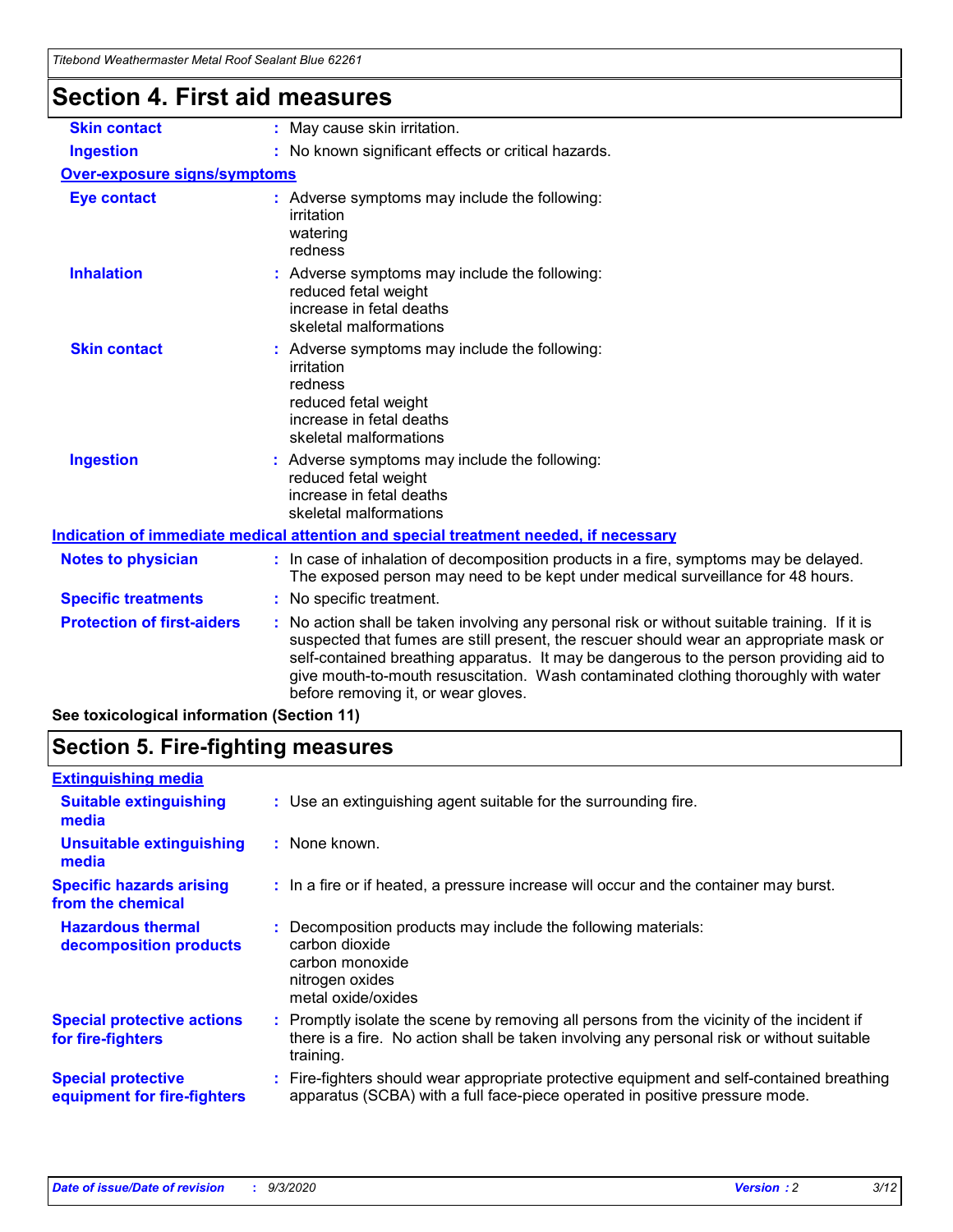### **Section 6. Accidental release measures**

|                                                              | Personal precautions, protective equipment and emergency procedures                                                                                                                                                                                                                                                                                                                                                                                                                                                                                                                                                                                                                                          |  |  |  |
|--------------------------------------------------------------|--------------------------------------------------------------------------------------------------------------------------------------------------------------------------------------------------------------------------------------------------------------------------------------------------------------------------------------------------------------------------------------------------------------------------------------------------------------------------------------------------------------------------------------------------------------------------------------------------------------------------------------------------------------------------------------------------------------|--|--|--|
| For non-emergency<br>personnel                               | : No action shall be taken involving any personal risk or without suitable training.<br>Evacuate surrounding areas. Keep unnecessary and unprotected personnel from<br>entering. Do not touch or walk through spilled material. Avoid breathing vapor or mist.<br>Provide adequate ventilation. Wear appropriate respirator when ventilation is<br>inadequate. Put on appropriate personal protective equipment.                                                                                                                                                                                                                                                                                             |  |  |  |
| For emergency responders                                     | : If specialized clothing is required to deal with the spillage, take note of any information in<br>Section 8 on suitable and unsuitable materials. See also the information in "For non-<br>emergency personnel".                                                                                                                                                                                                                                                                                                                                                                                                                                                                                           |  |  |  |
| <b>Environmental precautions</b>                             | : Avoid dispersal of spilled material and runoff and contact with soil, waterways, drains<br>and sewers. Inform the relevant authorities if the product has caused environmental<br>pollution (sewers, waterways, soil or air).                                                                                                                                                                                                                                                                                                                                                                                                                                                                              |  |  |  |
| <b>Methods and materials for containment and cleaning up</b> |                                                                                                                                                                                                                                                                                                                                                                                                                                                                                                                                                                                                                                                                                                              |  |  |  |
| <b>Small spill</b>                                           | : Stop leak if without risk. Move containers from spill area. Dilute with water and mop up<br>if water-soluble. Alternatively, or if water-insoluble, absorb with an inert dry material and<br>place in an appropriate waste disposal container. Dispose of via a licensed waste<br>disposal contractor.                                                                                                                                                                                                                                                                                                                                                                                                     |  |  |  |
| <b>Large spill</b>                                           | : Stop leak if without risk. Move containers from spill area. Approach release from<br>upwind. Prevent entry into sewers, water courses, basements or confined areas. Wash<br>spillages into an effluent treatment plant or proceed as follows. Contain and collect<br>spillage with non-combustible, absorbent material e.g. sand, earth, vermiculite or<br>diatomaceous earth and place in container for disposal according to local regulations<br>(see Section 13). Dispose of via a licensed waste disposal contractor. Contaminated<br>absorbent material may pose the same hazard as the spilled product. Note: see<br>Section 1 for emergency contact information and Section 13 for waste disposal. |  |  |  |

# **Section 7. Handling and storage**

#### **Precautions for safe handling**

| <b>Protective measures</b>                                                       | : Put on appropriate personal protective equipment (see Section 8). Persons with a<br>history of skin sensitization problems should not be employed in any process in which<br>this product is used. Avoid exposure - obtain special instructions before use. Avoid<br>exposure during pregnancy. Do not handle until all safety precautions have been read<br>and understood. Do not get in eyes or on skin or clothing. Do not ingest. Avoid<br>breathing vapor or mist. If during normal use the material presents a respiratory hazard,<br>use only with adequate ventilation or wear appropriate respirator. Keep in the original<br>container or an approved alternative made from a compatible material, kept tightly<br>closed when not in use. Empty containers retain product residue and can be hazardous.<br>Do not reuse container. |
|----------------------------------------------------------------------------------|--------------------------------------------------------------------------------------------------------------------------------------------------------------------------------------------------------------------------------------------------------------------------------------------------------------------------------------------------------------------------------------------------------------------------------------------------------------------------------------------------------------------------------------------------------------------------------------------------------------------------------------------------------------------------------------------------------------------------------------------------------------------------------------------------------------------------------------------------|
| <b>Advice on general</b><br>occupational hygiene                                 | : Eating, drinking and smoking should be prohibited in areas where this material is<br>handled, stored and processed. Workers should wash hands and face before eating,<br>drinking and smoking. Remove contaminated clothing and protective equipment before<br>entering eating areas. See also Section 8 for additional information on hygiene<br>measures.                                                                                                                                                                                                                                                                                                                                                                                                                                                                                    |
| <b>Conditions for safe storage,</b><br>including any<br><i>incompatibilities</i> | Store between the following temperatures: 0 to 120°C (32 to 248°F). Store in<br>accordance with local regulations. Store in original container protected from direct<br>sunlight in a dry, cool and well-ventilated area, away from incompatible materials (see<br>Section 10) and food and drink. Store locked up. Keep container tightly closed and<br>sealed until ready for use. Containers that have been opened must be carefully<br>resealed and kept upright to prevent leakage. Do not store in unlabeled containers.<br>Use appropriate containment to avoid environmental contamination. See Section 10 for<br>incompatible materials before handling or use.                                                                                                                                                                         |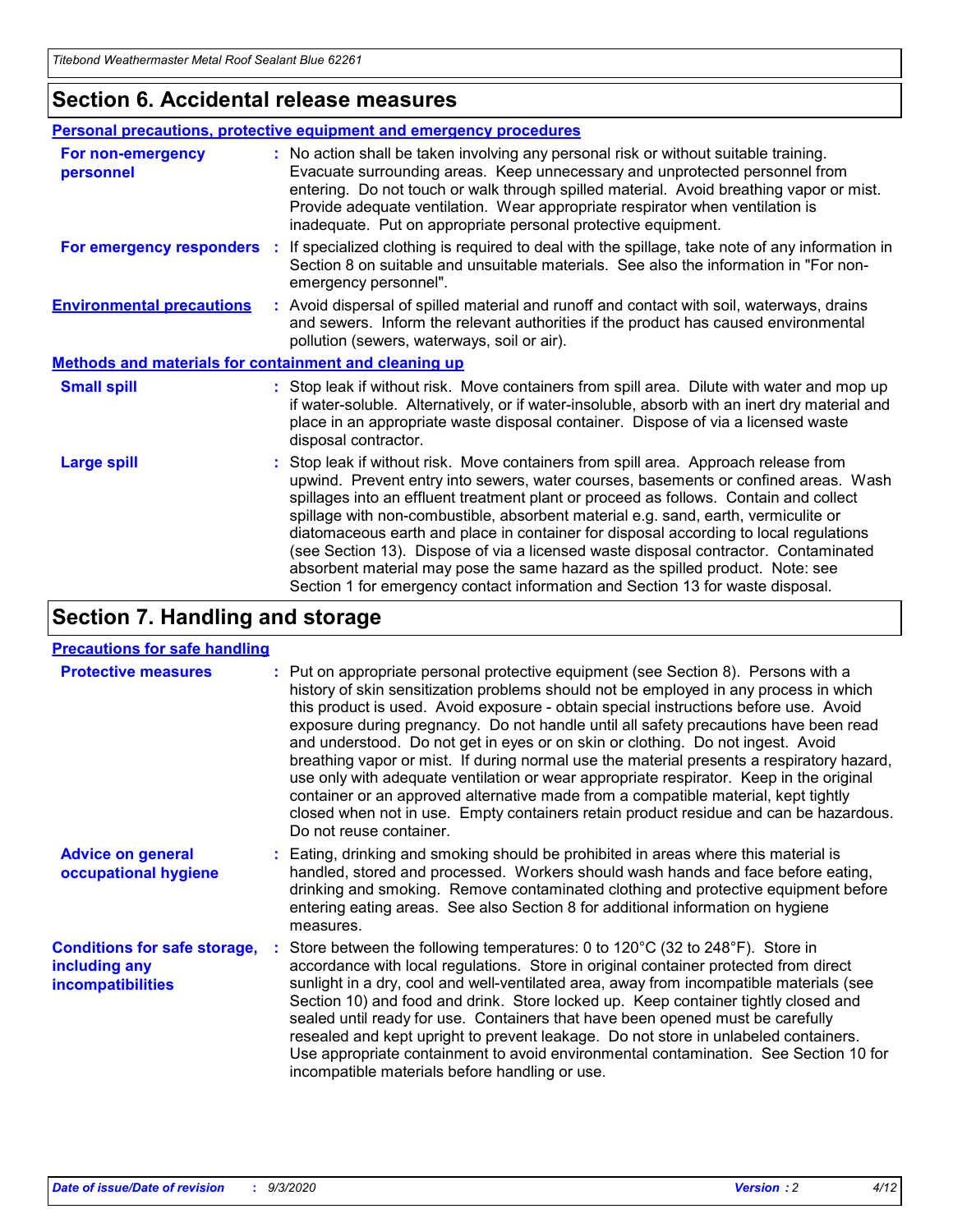# **Section 8. Exposure controls/personal protection**

#### **Control parameters**

#### **Occupational exposure limits**

| <b>Ingredient name</b>                               |    |                                                                                                                                                                                                                                                                                                                                                     | <b>Exposure limits</b>                                                                                                                                                                                                                                                                                                                                                                                                                                                                                                                                                                                                 |  |
|------------------------------------------------------|----|-----------------------------------------------------------------------------------------------------------------------------------------------------------------------------------------------------------------------------------------------------------------------------------------------------------------------------------------------------|------------------------------------------------------------------------------------------------------------------------------------------------------------------------------------------------------------------------------------------------------------------------------------------------------------------------------------------------------------------------------------------------------------------------------------------------------------------------------------------------------------------------------------------------------------------------------------------------------------------------|--|
| 3-aminopropyltriethoxysilane<br>Dibutyltin dilaurate |    |                                                                                                                                                                                                                                                                                                                                                     | None.<br>ACGIH TLV (United States, 3/2020). Absorbed through skin.<br>Notes: as Sn<br>TWA: $0.1 \text{ mg/m}^3$ , (as Sn) 8 hours.<br>STEL: 0.2 mg/m <sup>3</sup> , (as Sn) 15 minutes.<br>NIOSH REL (United States, 10/2016). Absorbed through skin.<br>Notes: as Sn<br>TWA: 0.1 mg/m <sup>3</sup> , (as Sn) 10 hours.<br>OSHA PEL (United States, 5/2018). Notes: as Sn<br>TWA: 0.1 mg/m <sup>3</sup> , (as Sn) 8 hours.<br>OSHA PEL 1989 (United States, 3/1989). Absorbed through skin.<br>Notes: measured as Sn<br>TWA: 0.1 mg/m <sup>3</sup> , (measured as Sn) 8 hours. Form: Organic                           |  |
| <b>Appropriate engineering</b><br>controls           |    |                                                                                                                                                                                                                                                                                                                                                     | : If user operations generate dust, fumes, gas, vapor or mist, use process enclosures,<br>local exhaust ventilation or other engineering controls to keep worker exposure to<br>airborne contaminants below any recommended or statutory limits.                                                                                                                                                                                                                                                                                                                                                                       |  |
| <b>Environmental exposure</b><br>controls            |    |                                                                                                                                                                                                                                                                                                                                                     | Emissions from ventilation or work process equipment should be checked to ensure<br>they comply with the requirements of environmental protection legislation. In some<br>cases, fume scrubbers, filters or engineering modifications to the process equipment<br>will be necessary to reduce emissions to acceptable levels.                                                                                                                                                                                                                                                                                          |  |
| <b>Individual protection measures</b>                |    |                                                                                                                                                                                                                                                                                                                                                     |                                                                                                                                                                                                                                                                                                                                                                                                                                                                                                                                                                                                                        |  |
| <b>Hygiene measures</b>                              |    |                                                                                                                                                                                                                                                                                                                                                     | : Wash hands, forearms and face thoroughly after handling chemical products, before<br>eating, smoking and using the lavatory and at the end of the working period.<br>Appropriate techniques should be used to remove potentially contaminated clothing.<br>Contaminated work clothing should not be allowed out of the workplace. Wash<br>contaminated clothing before reusing. Ensure that eyewash stations and safety<br>showers are close to the workstation location.                                                                                                                                            |  |
| <b>Eye/face protection</b>                           |    | Safety eyewear complying with an approved standard should be used when a risk<br>assessment indicates this is necessary to avoid exposure to liquid splashes, mists,<br>gases or dusts. If contact is possible, the following protection should be worn, unless<br>the assessment indicates a higher degree of protection: chemical splash goggles. |                                                                                                                                                                                                                                                                                                                                                                                                                                                                                                                                                                                                                        |  |
| <b>Skin protection</b>                               |    |                                                                                                                                                                                                                                                                                                                                                     |                                                                                                                                                                                                                                                                                                                                                                                                                                                                                                                                                                                                                        |  |
| <b>Hand protection</b>                               |    |                                                                                                                                                                                                                                                                                                                                                     | : Chemical-resistant, impervious gloves complying with an approved standard should be<br>worn at all times when handling chemical products if a risk assessment indicates this is<br>necessary. Considering the parameters specified by the glove manufacturer, check<br>during use that the gloves are still retaining their protective properties. It should be<br>noted that the time to breakthrough for any glove material may be different for different<br>glove manufacturers. In the case of mixtures, consisting of several substances, the<br>protection time of the gloves cannot be accurately estimated. |  |
| <b>Body protection</b>                               |    | handling this product.                                                                                                                                                                                                                                                                                                                              | Personal protective equipment for the body should be selected based on the task being<br>performed and the risks involved and should be approved by a specialist before                                                                                                                                                                                                                                                                                                                                                                                                                                                |  |
| <b>Other skin protection</b>                         |    |                                                                                                                                                                                                                                                                                                                                                     | : Appropriate footwear and any additional skin protection measures should be selected<br>based on the task being performed and the risks involved and should be approved by a<br>specialist before handling this product.                                                                                                                                                                                                                                                                                                                                                                                              |  |
| <b>Respiratory protection</b>                        | ÷. | aspects of use.                                                                                                                                                                                                                                                                                                                                     | Based on the hazard and potential for exposure, select a respirator that meets the<br>appropriate standard or certification. Respirators must be used according to a<br>respiratory protection program to ensure proper fitting, training, and other important                                                                                                                                                                                                                                                                                                                                                         |  |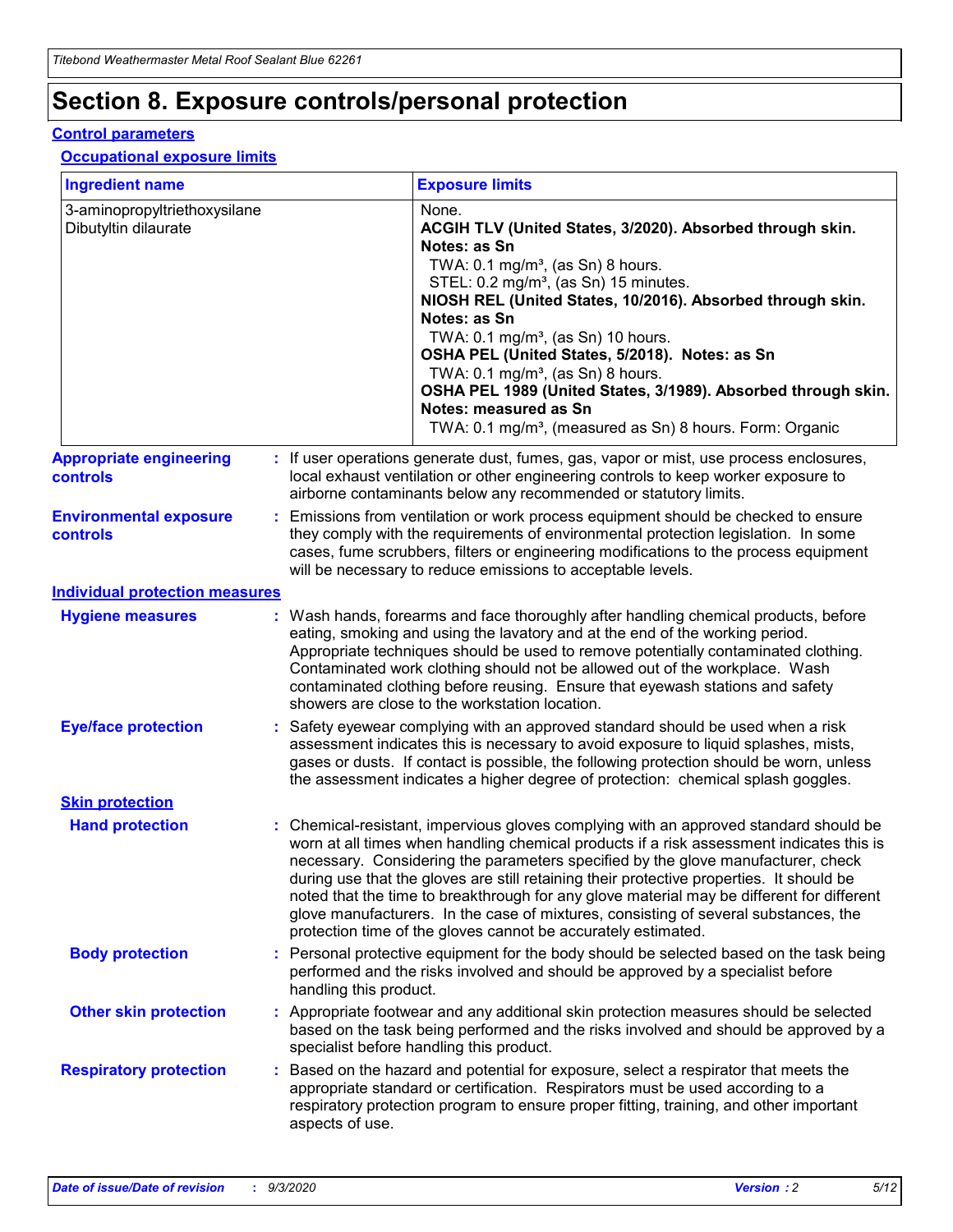### **Section 9. Physical and chemical properties**

#### **Appearance**

| <b>Physical state</b>                             |    | : Liquid. [Paste.]                                              |
|---------------------------------------------------|----|-----------------------------------------------------------------|
| <b>Color</b>                                      |    | Blue.                                                           |
| Odor                                              |    | Characteristic.                                                 |
| <b>Odor threshold</b>                             |    | Not available.                                                  |
| рH                                                |    | Not applicable.                                                 |
| <b>Melting point</b>                              |    | Not available.                                                  |
| <b>Boiling point</b>                              |    | : $>200^{\circ}$ C ( $>392^{\circ}$ F)                          |
| <b>Flash point</b>                                |    | Closed cup: >200°C (>392°F) [Setaflash.]                        |
| <b>Evaporation rate</b>                           |    | $:$ >1 (butyl acetate = 1)                                      |
| <b>Flammability (solid, gas)</b>                  |    | : Not available.                                                |
| Lower and upper explosive<br>(flammable) limits   |    | : Not available.                                                |
| <b>VOC (less water, less</b><br>exempt solvents)  |    | : 0 g/l                                                         |
| <b>Volatility</b>                                 |    | $: 0\%$ (w/w)                                                   |
| <b>Vapor density</b>                              |    | Not available.                                                  |
| <b>Relative density</b>                           | ÷. | $\sqrt{1/432}$                                                  |
| <b>Solubility</b>                                 |    | Insoluble in the following materials: cold water and hot water. |
| <b>Solubility in water</b>                        |    | Not available.                                                  |
| <b>Partition coefficient: n-</b><br>octanol/water |    | : Not available.                                                |
| <b>Auto-ignition temperature</b>                  |    | $:$ Not available.                                              |
| <b>Decomposition temperature</b>                  |    | : Not available.                                                |
| <b>Viscosity</b>                                  |    | $:$ Not available.                                              |

### **Section 10. Stability and reactivity**

| <b>Reactivity</b>                            |    | : No specific test data related to reactivity available for this product or its ingredients.            |
|----------------------------------------------|----|---------------------------------------------------------------------------------------------------------|
| <b>Chemical stability</b>                    |    | : The product is stable.                                                                                |
| <b>Possibility of hazardous</b><br>reactions |    | : Under normal conditions of storage and use, hazardous reactions will not occur.                       |
| <b>Conditions to avoid</b>                   |    | : No specific data.                                                                                     |
| <b>Incompatible materials</b>                | ٠. | No specific data.                                                                                       |
| <b>Hazardous decomposition</b><br>products   | ÷. | Under normal conditions of storage and use, hazardous decomposition products should<br>not be produced. |

# **Section 11. Toxicological information**

#### **Information on toxicological effects**

#### **Acute toxicity**

| <b>Product/ingredient name</b> | <b>Result</b>           | <b>Species</b> | <b>Dose</b>                | <b>Exposure</b> |
|--------------------------------|-------------------------|----------------|----------------------------|-----------------|
| 3-aminopropyltriethoxysilane   | <b>ILD50 Dermal</b>     | Rabbit         | 4.29 g/kg                  |                 |
| Dibutyltin dilaurate           | ILD50 Oral<br>LD50 Oral | Rat<br>Rat     | $1.57$ g/kg<br>175 $mg/kg$ |                 |
|                                |                         |                |                            |                 |

**Irritation/Corrosion**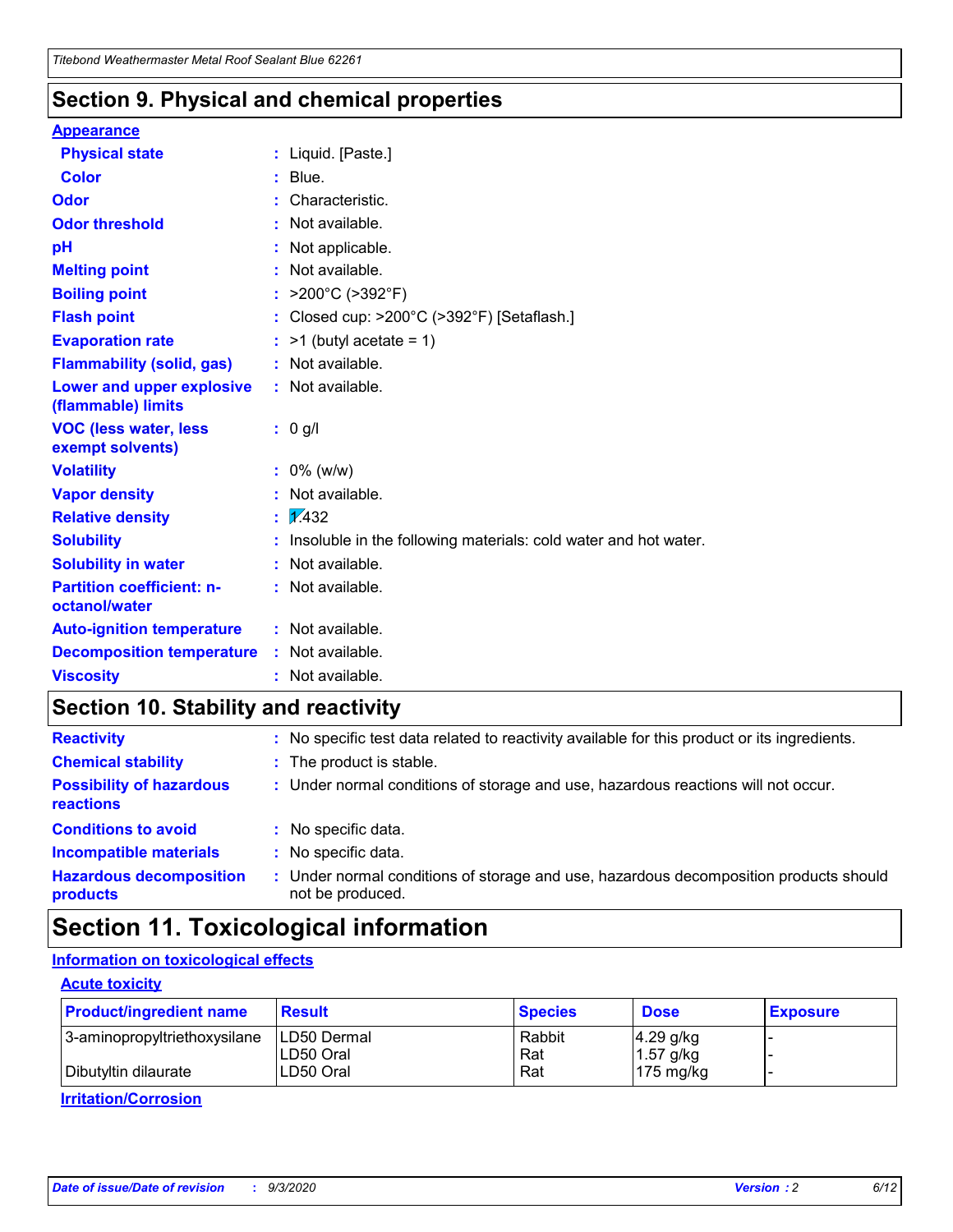# **Section 11. Toxicological information**

| <b>Product/ingredient name</b> | <b>Result</b>                 | <b>Species</b> | <b>Score</b> | <b>Exposure</b>           | <b>Observation</b> |
|--------------------------------|-------------------------------|----------------|--------------|---------------------------|--------------------|
| 3-aminopropyltriethoxysilane   | Eyes - Mild irritant          | Rabbit         |              | $100 \text{ mg}$          |                    |
|                                | Eyes - Severe irritant        | Rabbit         |              | 24 hours 750              |                    |
|                                |                               |                |              | ug                        |                    |
|                                | <b>Skin - Severe irritant</b> | Rabbit         |              | 24 hours 5                | -                  |
| Dibutyltin dilaurate           | Eyes - Moderate irritant      | Rabbit         |              | mq<br><b>24 hours 100</b> |                    |
|                                |                               |                |              | mg                        |                    |
|                                | Skin - Severe irritant        | Rabbit         |              | 500 mg                    |                    |

#### **Sensitization**

Not available.

#### **Mutagenicity**

Not available.

#### **Carcinogenicity**

Not available.

#### **Reproductive toxicity**

Not available.

#### **Teratogenicity**

Not available.

#### **Specific target organ toxicity (single exposure)**

Not available.

#### **Specific target organ toxicity (repeated exposure)**

| <b>Name</b>                                                                  |                                                                                                                             | <b>Category</b>                                     | <b>Route of</b><br>exposure | <b>Target organs</b> |  |  |
|------------------------------------------------------------------------------|-----------------------------------------------------------------------------------------------------------------------------|-----------------------------------------------------|-----------------------------|----------------------|--|--|
| Dibutyltin dilaurate                                                         |                                                                                                                             | Category 1                                          |                             | respiratory system   |  |  |
| <b>Aspiration hazard</b><br>Not available.                                   |                                                                                                                             |                                                     |                             |                      |  |  |
| <b>Information on the likely</b><br>routes of exposure                       | : Not available.                                                                                                            |                                                     |                             |                      |  |  |
| <b>Potential acute health effects</b>                                        |                                                                                                                             |                                                     |                             |                      |  |  |
| <b>Eye contact</b>                                                           | : May cause eye irritation.                                                                                                 |                                                     |                             |                      |  |  |
| <b>Inhalation</b>                                                            |                                                                                                                             | : No known significant effects or critical hazards. |                             |                      |  |  |
| <b>Skin contact</b>                                                          |                                                                                                                             | : May cause skin irritation.                        |                             |                      |  |  |
| <b>Ingestion</b>                                                             |                                                                                                                             | : No known significant effects or critical hazards. |                             |                      |  |  |
| Symptoms related to the physical, chemical and toxicological characteristics |                                                                                                                             |                                                     |                             |                      |  |  |
| <b>Eye contact</b>                                                           | : Adverse symptoms may include the following:<br>irritation<br>watering<br>redness                                          |                                                     |                             |                      |  |  |
| <b>Inhalation</b>                                                            | : Adverse symptoms may include the following:<br>reduced fetal weight<br>increase in fetal deaths<br>skeletal malformations |                                                     |                             |                      |  |  |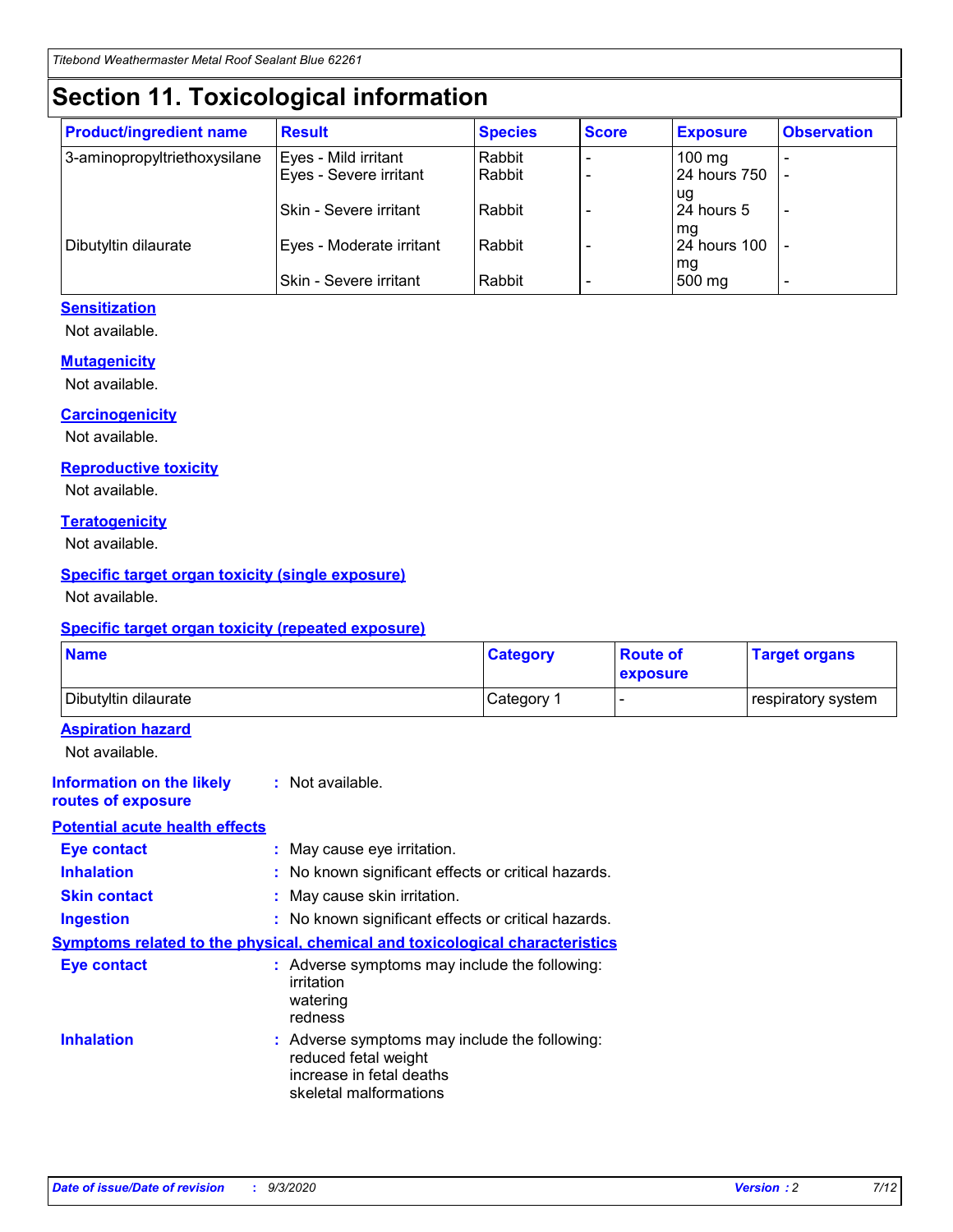*Titebond Weathermaster Metal Roof Sealant Blue 62261*

# **Section 11. Toxicological information**

| <b>Skin contact</b>                     | : Adverse symptoms may include the following:<br>irritation                                                                 |  |
|-----------------------------------------|-----------------------------------------------------------------------------------------------------------------------------|--|
|                                         | redness                                                                                                                     |  |
|                                         | reduced fetal weight<br>increase in fetal deaths                                                                            |  |
|                                         | skeletal malformations                                                                                                      |  |
| <b>Ingestion</b>                        | : Adverse symptoms may include the following:<br>reduced fetal weight<br>increase in fetal deaths<br>skeletal malformations |  |
|                                         | Delayed and immediate effects and also chronic effects from short and long term exposure                                    |  |
| <b>Short term exposure</b>              |                                                                                                                             |  |
| <b>Potential immediate</b><br>effects   | : Not available.                                                                                                            |  |
| <b>Potential delayed effects</b>        | : Not available.                                                                                                            |  |
| <b>Long term exposure</b>               |                                                                                                                             |  |
| <b>Potential immediate</b><br>effects   | : Not available.                                                                                                            |  |
| <b>Potential delayed effects</b>        | : Not available.                                                                                                            |  |
| <b>Potential chronic health effects</b> |                                                                                                                             |  |
| Not available.                          |                                                                                                                             |  |
| <b>General</b>                          | Once sensitized, a severe allergic reaction may occur when subsequently exposed to<br>very low levels.                      |  |
| <b>Carcinogenicity</b>                  | : No known significant effects or critical hazards.                                                                         |  |
| <b>Mutagenicity</b>                     | : No known significant effects or critical hazards.                                                                         |  |
| <b>Teratogenicity</b>                   | May damage the unborn child.                                                                                                |  |
| <b>Developmental effects</b>            | : No known significant effects or critical hazards.                                                                         |  |
| <b>Fertility effects</b>                | May damage fertility.                                                                                                       |  |
| <b>Numerical measures of toxicity</b>   |                                                                                                                             |  |
| <b>Acute toxicity estimates</b>         |                                                                                                                             |  |
| الملحلة والمستحيط والمسالم              |                                                                                                                             |  |

Not available.

# **Section 12. Ecological information**

#### **Toxicity**

| <b>Product/ingredient name</b> | <b>Result</b>                                       | <b>Species</b>               | <b>Exposure</b>       |
|--------------------------------|-----------------------------------------------------|------------------------------|-----------------------|
| Dibutyltin dilaurate           | $ CC50>3$ mg/l<br>Chronic EC10 > 2 mg/l Fresh water | Algae<br>Algae - Desmodesmus | 72 hours<br>196 hours |
|                                |                                                     | <b>I</b> subspicatus         |                       |

#### **Persistence and degradability**

| <b>Product/ingredient name</b> | <b>Test</b>                                                                    | <b>Result</b>  |                   | <b>Dose</b> | <b>Inoculum</b>         |
|--------------------------------|--------------------------------------------------------------------------------|----------------|-------------------|-------------|-------------------------|
| Dibutyltin dilaurate           | OECD 301F<br>Ready<br>Biodegradability -<br>Manometric<br>Respirometry<br>Test | 23 % - 28 days |                   |             |                         |
| <b>Product/ingredient name</b> | <b>Aquatic half-life</b>                                                       |                | <b>Photolysis</b> |             | <b>Biodegradability</b> |
| Dibutyltin dilaurate           |                                                                                |                |                   |             | <b>Inherent</b>         |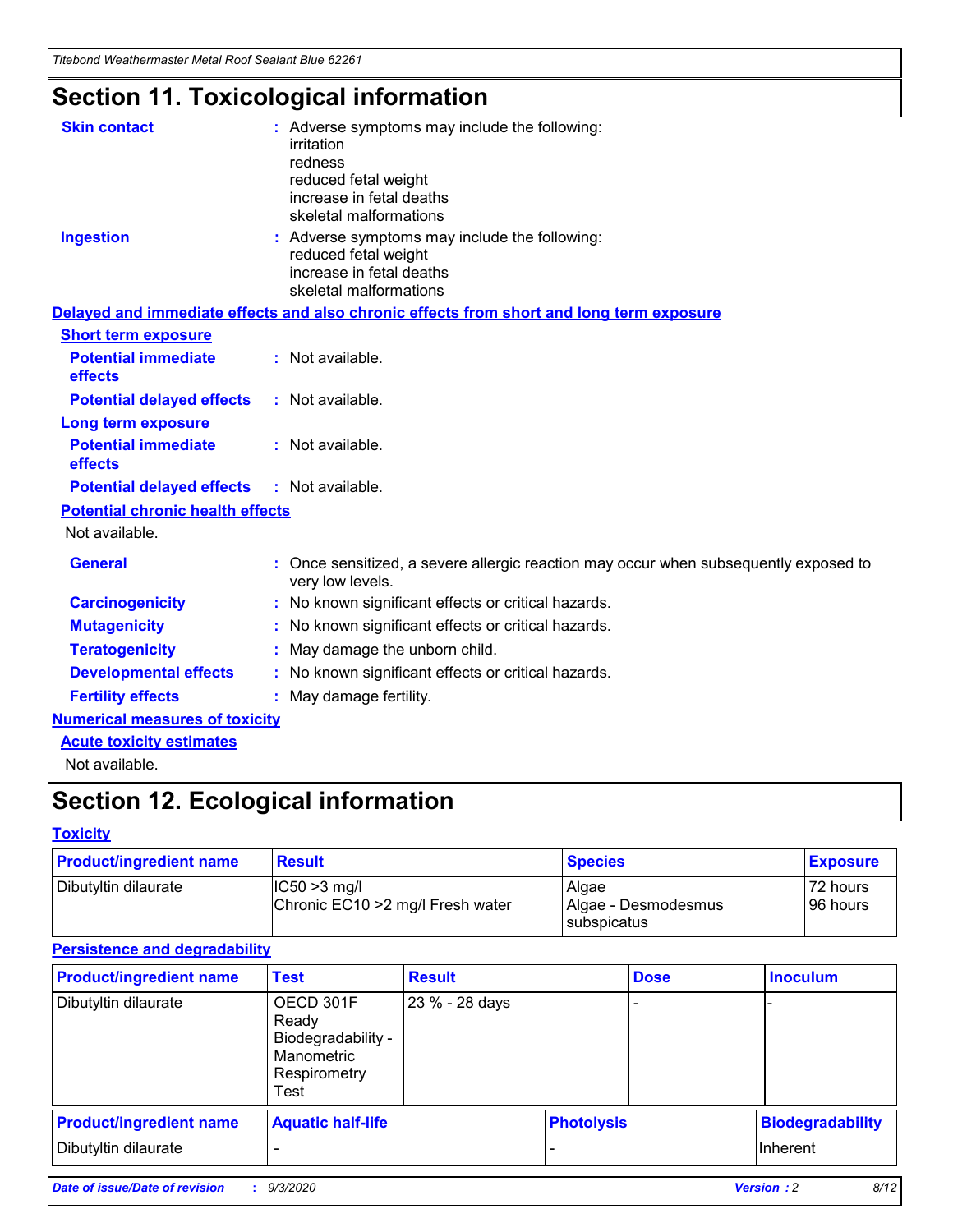# **Section 12. Ecological information**

#### **Bioaccumulative potential**

| <b>Product/ingredient name</b> | $LoaPow$ | <b>BCF</b> | <b>Potential</b> |
|--------------------------------|----------|------------|------------------|
| 3-aminopropyltriethoxysilane   | 1.7      | 3.4        | low              |
| Dibutyltin dilaurate           | 4.44     | 2.91       | low              |

#### **Mobility in soil**

| IVIVNIIILY III JVII<br><b>Soil/water partition</b><br>coefficient (K <sub>oc</sub> ) | : Not available.                                    |
|--------------------------------------------------------------------------------------|-----------------------------------------------------|
| <b>Other adverse effects</b>                                                         | : No known significant effects or critical hazards. |

### **Section 13. Disposal considerations**

**Disposal methods :**

The generation of waste should be avoided or minimized wherever possible. Disposal of this product, solutions and any by-products should at all times comply with the requirements of environmental protection and waste disposal legislation and any regional local authority requirements. Dispose of surplus and non-recyclable products via a licensed waste disposal contractor. Waste should not be disposed of untreated to the sewer unless fully compliant with the requirements of all authorities with jurisdiction. Waste packaging should be recycled. Incineration or landfill should only be considered when recycling is not feasible. This material and its container must be disposed of in a safe way. Care should be taken when handling emptied containers that have not been cleaned or rinsed out. Empty containers or liners may retain some product residues. Avoid dispersal of spilled material and runoff and contact with soil, waterways, drains and sewers.

### **Section 14. Transport information**

|                                      | <b>DOT</b><br><b>Classification</b> | <b>TDG</b><br><b>Classification</b> | <b>Mexico</b><br><b>Classification</b> | <b>ADR/RID</b>           | <b>IMDG</b>              | <b>IATA</b>    |
|--------------------------------------|-------------------------------------|-------------------------------------|----------------------------------------|--------------------------|--------------------------|----------------|
| <b>UN number</b>                     | Not regulated.                      | Not regulated.                      | Not regulated.                         | Not regulated.           | Not regulated.           | Not regulated. |
| <b>UN proper</b><br>shipping name    |                                     |                                     |                                        |                          |                          |                |
| <b>Transport</b><br>hazard class(es) |                                     | $\overline{\phantom{0}}$            | $\qquad \qquad \blacksquare$           | $\overline{\phantom{0}}$ | $\overline{\phantom{0}}$ |                |
| <b>Packing group</b>                 |                                     |                                     |                                        |                          |                          |                |
| <b>Environmental</b><br>hazards      | No.                                 | No.                                 | No.                                    | No.                      | No.                      | No.            |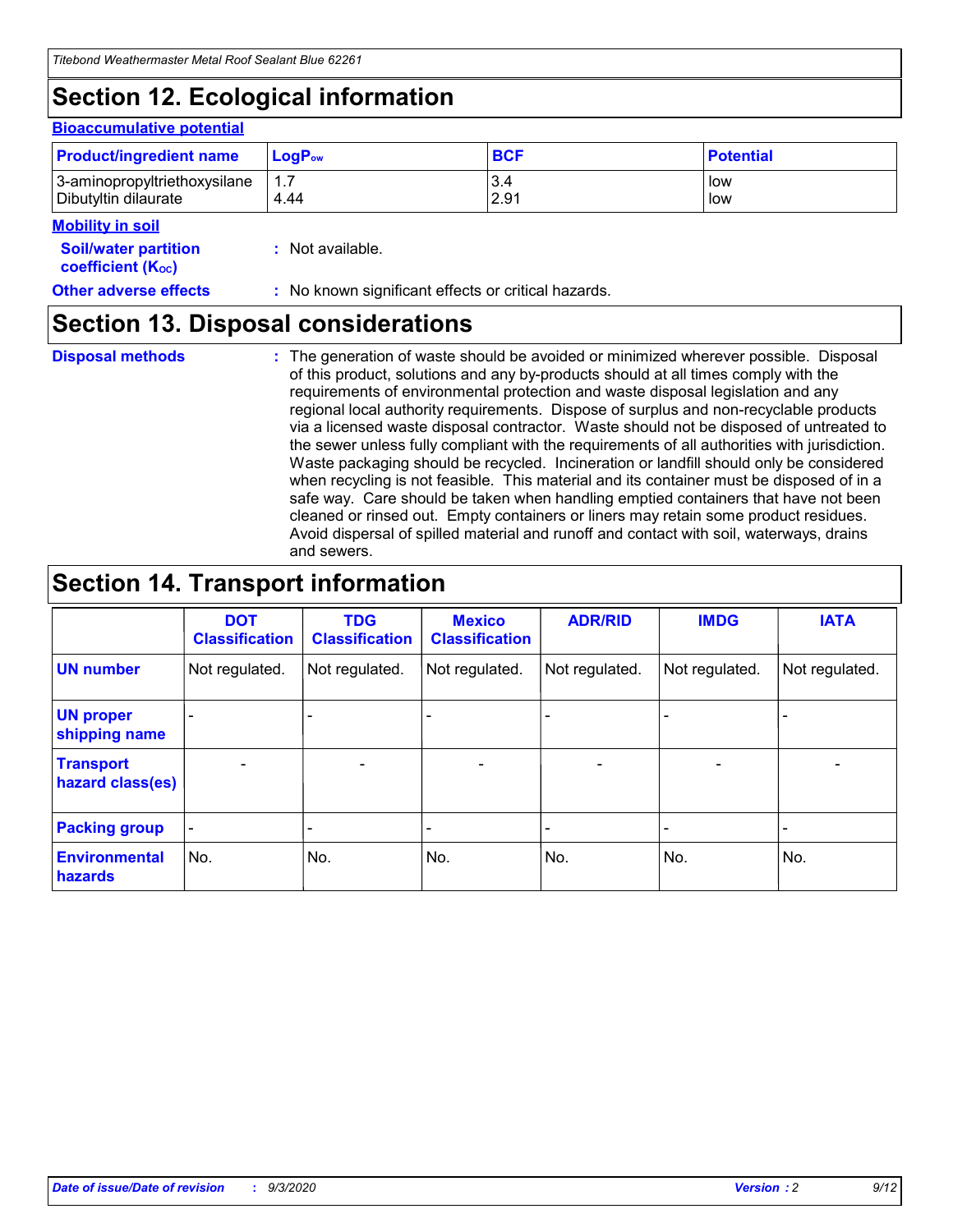## **Section 15. Regulatory information**

#### **U.S. Federal regulations**

#### **SARA 302/304**

#### **Composition/information on ingredients**

No products were found.

| SARA 304 RQ | Not applicable. |
|-------------|-----------------|
|-------------|-----------------|

#### **SARA 311/312**

**Classification :** EYE IRRITATION - Category 2B SKIN SENSITIZATION - Category 1 TOXIC TO REPRODUCTION - Category 1B HNOC - Product generates methanol during cure.

#### **Composition/information on ingredients**

| <b>Name</b>                  | $\frac{9}{6}$ | <b>Classification</b>                                                                                                                                                                                                                                                                                      |
|------------------------------|---------------|------------------------------------------------------------------------------------------------------------------------------------------------------------------------------------------------------------------------------------------------------------------------------------------------------------|
| 3-aminopropyltriethoxysilane | $\leq$ 3      | <b>FLAMMABLE LIQUIDS - Category 4</b><br><b>ACUTE TOXICITY (oral) - Category 4</b><br><b>SKIN IRRITATION - Category 2</b><br>EYE IRRITATION - Category 2A                                                                                                                                                  |
| Dibutyltin dilaurate         | ≤0.3          | <b>ACUTE TOXICITY (oral) - Category 3</b><br>SKIN CORROSION - Category 1C<br>SERIOUS EYE DAMAGE - Category 1<br>SKIN SENSITIZATION - Category 1<br><b>GERM CELL MUTAGENICITY - Category 2</b><br>TOXIC TO REPRODUCTION - Category 1B<br>SPECIFIC TARGET ORGAN TOXICITY (REPEATED<br>EXPOSURE) - Category 1 |

#### **State regulations**

**Massachusetts :**

: None of the components are listed.

**New York :** None of the components are listed. **New Jersey :** None of the components are listed.

**Pennsylvania :** None of the components are listed.

#### **California Prop. 65**

WARNING: This product can expose you to methanol, which is known to the State of California to cause birth defects or other reproductive harm. For more information go to www.P65Warnings.ca.gov.

| Ingredient name | No significant risk Maximum<br>level | acceptable dosage<br><b>level</b> |
|-----------------|--------------------------------------|-----------------------------------|
| I methanol      |                                      | Yes.                              |

#### **International regulations**

**Chemical Weapon Convention List Schedules I, II & III Chemicals** Not listed.

#### **Montreal Protocol**

Not listed.

**Stockholm Convention on Persistent Organic Pollutants**

Not listed.

#### **UNECE Aarhus Protocol on POPs and Heavy Metals** Not listed.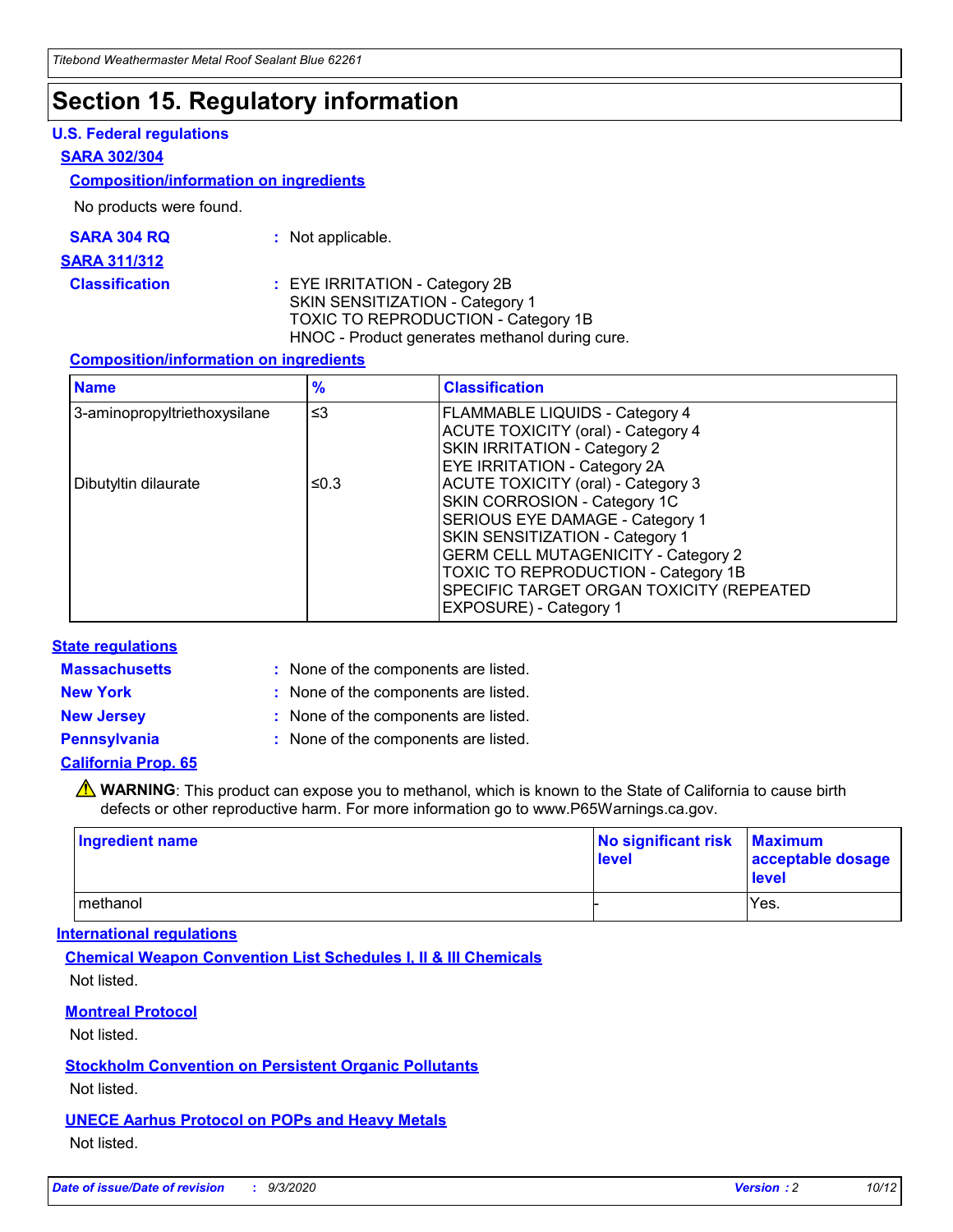## **Section 15. Regulatory information**

#### **Inventory list**

- 
- **China :** Not determined.

**United States TSCA 8(b) inventory**

**:** All components are active or exempted.

# **Section 16. Other information**





**Caution: HMIS® ratings are based on a 0-4 rating scale, with 0 representing minimal hazards or risks, and 4 representing significant hazards or risks. Although HMIS® ratings and the associated label are not required on SDSs or products leaving a facility under 29 CFR 1910.1200, the preparer may choose to provide them. HMIS® ratings are to be used with a fully implemented HMIS® program. HMIS® is a registered trademark and service mark of the American Coatings Association, Inc.**

**The customer is responsible for determining the PPE code for this material. For more information on HMIS® Personal Protective Equipment (PPE) codes, consult the HMIS® Implementation Manual.**

**National Fire Protection Association (U.S.A.)**



**Reprinted with permission from NFPA 704-2001, Identification of the Hazards of Materials for Emergency Response Copyright ©1997, National Fire Protection Association, Quincy, MA 02269. This reprinted material is not the complete and official position of the National Fire Protection Association, on the referenced subject which is represented only by the standard in its entirety.**

**Copyright ©2001, National Fire Protection Association, Quincy, MA 02269. This warning system is intended to be interpreted and applied only by properly trained individuals to identify fire, health and reactivity hazards of chemicals. The user is referred to certain limited number of chemicals with recommended classifications in NFPA 49 and NFPA 325, which would be used as a guideline only. Whether the chemicals are classified by NFPA or not, anyone using the 704 systems to classify chemicals does so at their own risk.**

#### **Procedure used to derive the classification**

| <b>Classification</b>                                                                                                | <b>Justification</b>                                  |
|----------------------------------------------------------------------------------------------------------------------|-------------------------------------------------------|
| <b>EYE IRRITATION - Category 2B</b><br><b>SKIN SENSITIZATION - Category 1</b><br>TOXIC TO REPRODUCTION - Category 1B | Expert judgment<br>Expert judgment<br>Expert judgment |
| <b>History</b>                                                                                                       |                                                       |

| <b>Date of printing</b>           | : 4/22/2022 |
|-----------------------------------|-------------|
| Date of issue/Date of<br>revision | : 9/3/2020  |
| Date of previous issue            | : 9/3/2020  |
| <b>Version</b>                    | $\cdot$ 2   |
|                                   |             |